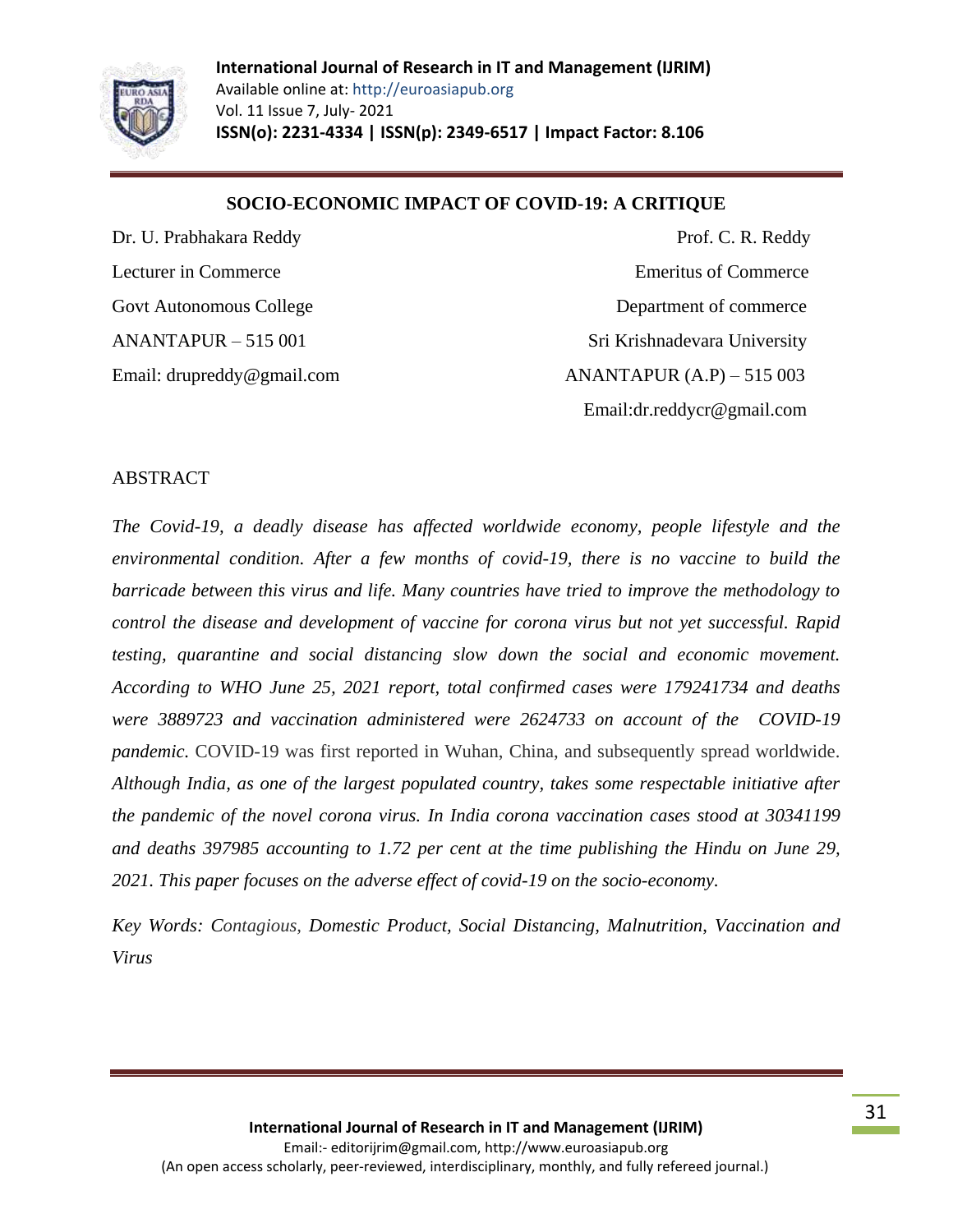

### **SOCIO-ECONOMIC IMPACT OF COVID-19: A CRITIQUE**

No medicine or treatment is available to protect people from covide-19; all the affected countries are imposed national lockdown, rapid test and quarantines. As is implied in the name COVID-19, 'CO' for 'corona', 'VI' stand for 'virus' and 'D' means 'disease', and '19' represent the year of its occurrence. The coronavirus was officially named Severe Acute Respiratory Syndrome coronavirus 2, abbreviated as SARS-CoV-2 by the International Committee on Taxonomy of Viruses based on phylogenetic analysis. The virus is highly contagious, rapidly spreads and continuously evolves in the human population.

The UN Department of Economic and Social Affairs in its analysis observed that the corona pandemic has affected the global supply chains and international trade. Globally, more than 100 countries had closed-down their border-lines and stop international marketing [1]. The international trade was lost during this pandemic; oil and copper 18 per cent cheaper in Mid-January 2021, Zinc price 20 per cent lower in global trade [2]. Many nations worldwide have faced pandemic and affected their economy. The scenario effected pandemic among workers; many of lost their jobs world-wide and the global economy gradually has lay down. The global trade like industrial and garment supply is discontinuing, besides a major economic challenge of incurring high expenditure, out-of-pocket in the developing countries [3].

#### **GLOBAL ENVIRONMENT**

COVID-19 has affected global economy and also social contact reducing production world-wise and increasing unemployment, but reduced significantly air pollution and greenhouse gas (GHG) emission. The emission of carbon dioxide  $(CO_2)$ , nitrogen oxides and related ozone  $(O_3)$  are low as per the report of the United Nations [4]. The environmental condition has resulted positively. The unrecyclable waste has risen voluminously high. The world ecosystems are very much affected during coronavirus as people stay at home and leaving the land, mining area, fishing and protected area. The natural resources like petroleum, diesel, coal and mining are stopped in huge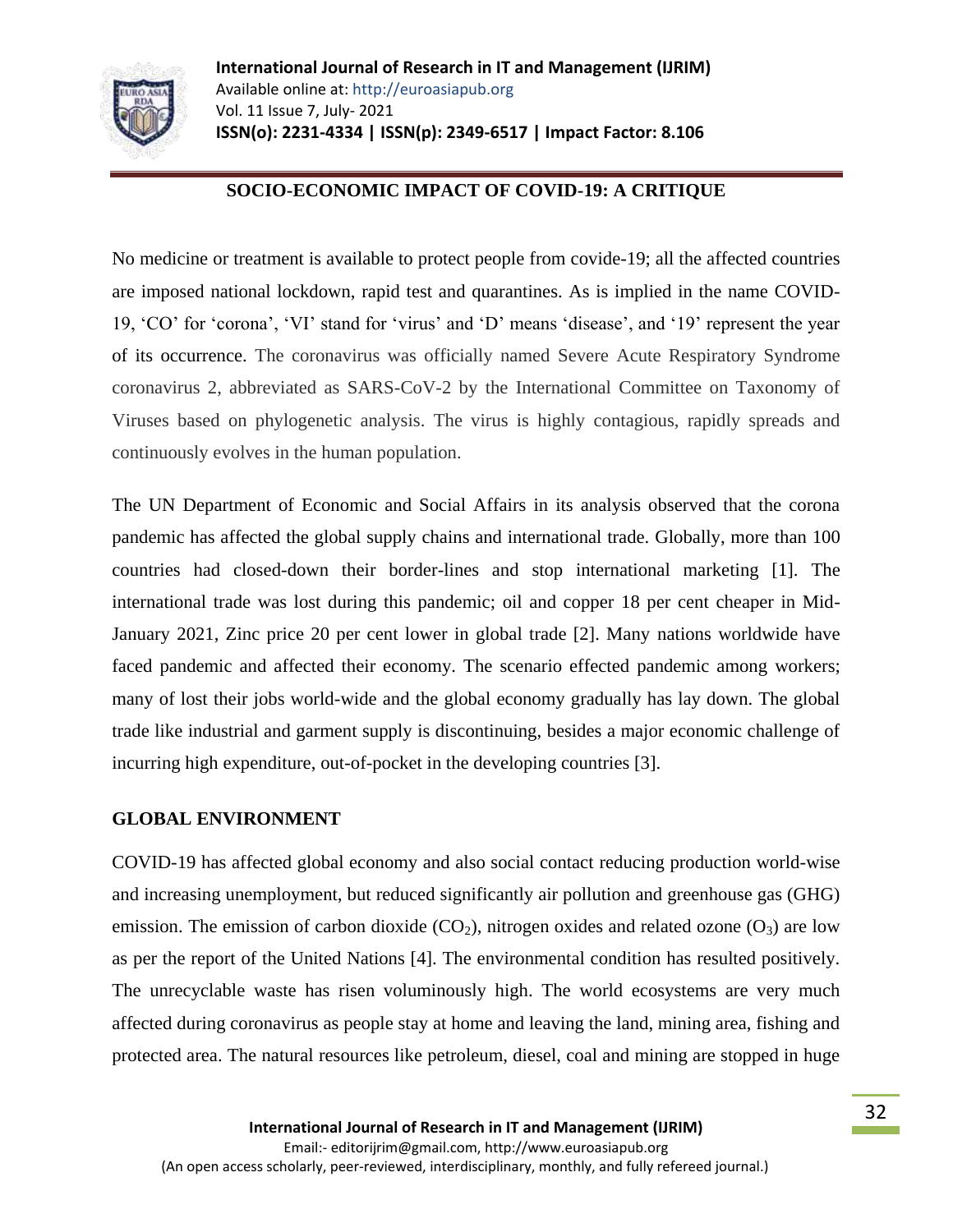

amount. The international market is affected during corona virus and the traffic condition like airlines is at rest. Worldwide the environment is not breathing properly during corona virus pandemic. Corona virus symptoms are developing fever and cough with chest tightness, chest pain and shortness of breath after a week days.

#### **INDIA**

On January 30, 2020, India reported its first case of novel coronavirus. Three students who came from Wuhan were registered as corona virus cases on February 3, 2020. New cases of 22 came to light on March 4, 2020, where the Italian 14 infected tourists are included. First covid-19 death is in Karnataka on March 12, 2020 followed by second death woman case on the next day from Delhi. In 2 days, two confirmed cases have come and both of them had contact corona in abroad at the time of return. On the other side, active cases are increased gradually. By February 17 and 20, it has increased to three and five confirmed death cases were registered all over India.

The challenge is severe if infection spread rapidly considering the higher density of population and weaker health-infrastructure. Day-by-day total numbers of corona virus cases have been increasing in multi-fold. The Centre and State Governments have decided to completely shutdown 75 districts across the country and suspended the services of inter-state bus services and the sub-urban rail up to March 31 and extended to May 3, 2020 where the cases of corona virus prevailed. Infections increased rapidly since March 2020 with a significant growth in testing. Millions of people across the country stay indoors.

Government of India decided to protect people from this viral disease and impose 'Janta Curfew' on March 22, 2020 from 7 A.M to 9 P.M and declared the 1st phase of Lockdown from 23rd to 14th April 2020. The main focus of Government is not only to recover the infected person but also to control the spread of virus. Gradually increased the lockdown phase but the infected number is also increased side-by-side. In the fourth stage, every-day almost 5000 cases were registered and per day death occurred at about 120.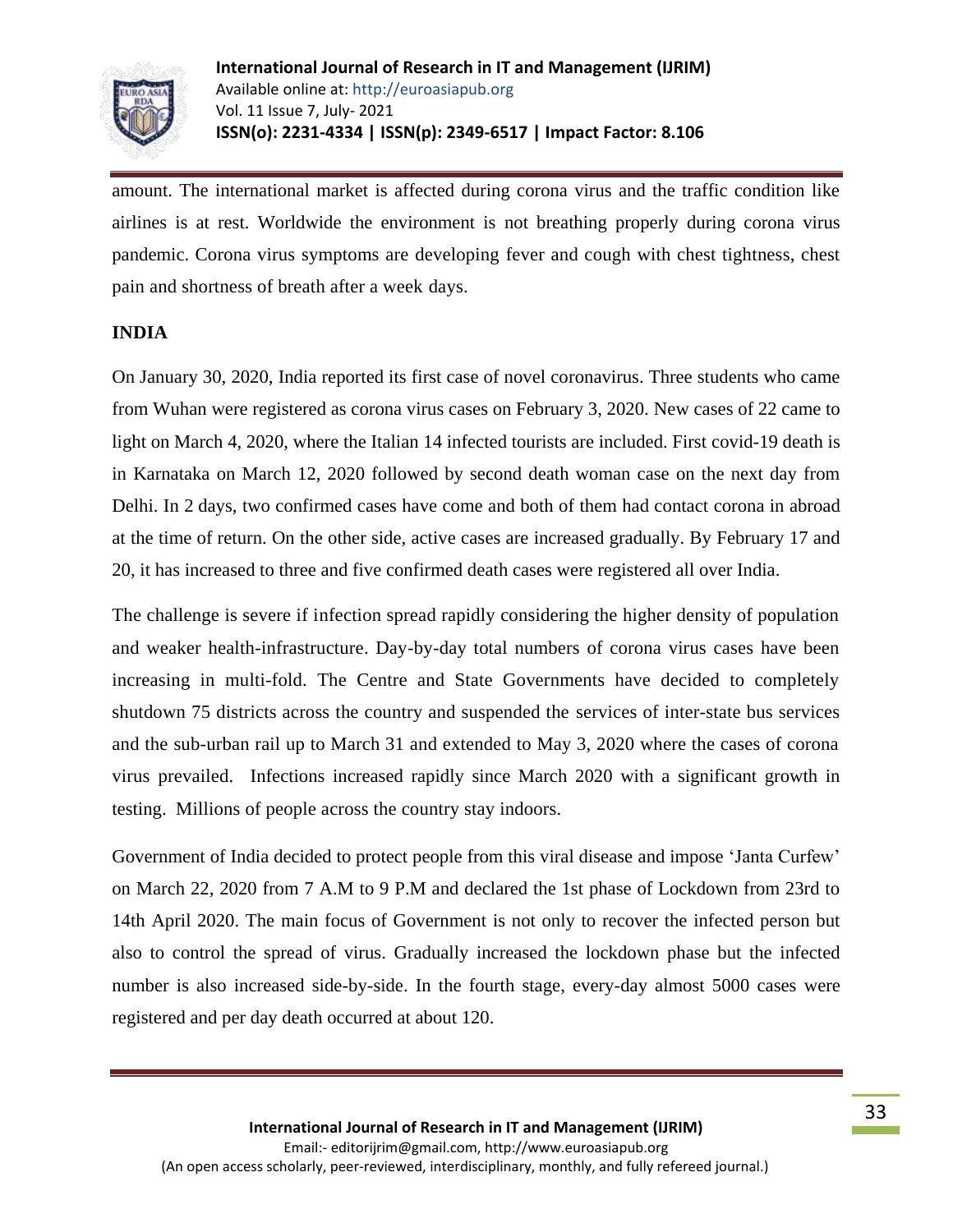

On June 19, 2020, India had designated 1271 government testing laboratories along with 1390 private laboratories across the country to support combating the corona virus. More testing and sample collection facilities are being set up facilitating detection of outbreak of virus in the country.

Covid-19 effects are variable across the sectors in terms of social distancing, selfisolation and travel-restrictions reducing the workforce across all the economic sectors and resulted in loss of jobs. Lockdown has imposed on all the educational institutions including schools and religious trusts. The food-sector is facing increased demand due to the panic - buying and stock-piling of food-gains. Covid-19 termed as corona virus is pandemic surged and is of unprecedented concern of public health nationally. Hence, raise the need for significant increase of medical supplies and medical services.

## **SOCIO-ECONOMIC IMPACT**

Growth of real Gross Domestic Product is estimated at 6.20 per cent in 2019-20 as per Reserve Bank of India. However, the International Monetary Fund has lowered India's growth forecast by 1.3 per cent points to 4.8 per cent for 2019-20. The economy that had already affected due to slow growth in the previous fiscal year have affected severely owing to lockdown due to the pandemic. During the nation-wide lockdown, the market of Small and Medium Enterprises has lowered and expected loss is over  $\Box$  35000 crore every day during the lockdown [5]. The healthcare sector including the private sector is the fourth-largest employer in the country has been provided nearly 80 per cent and 60 per cent of out-patients and in-patient care; [6] currently facing 90 per cent loss due to decrease in out-patient attendance, elective surgeries and international patients [7].

The current pandemic has greatly affected the people, particularly the lower-strata of socioeconomic status. The migrant labourers have gone to their native places from the cities on foot during the lockdown has been critically debated. Money remitted by many migrant workers to the home countries. About  $\Box$  1042500 crore was remitted to the low and middle income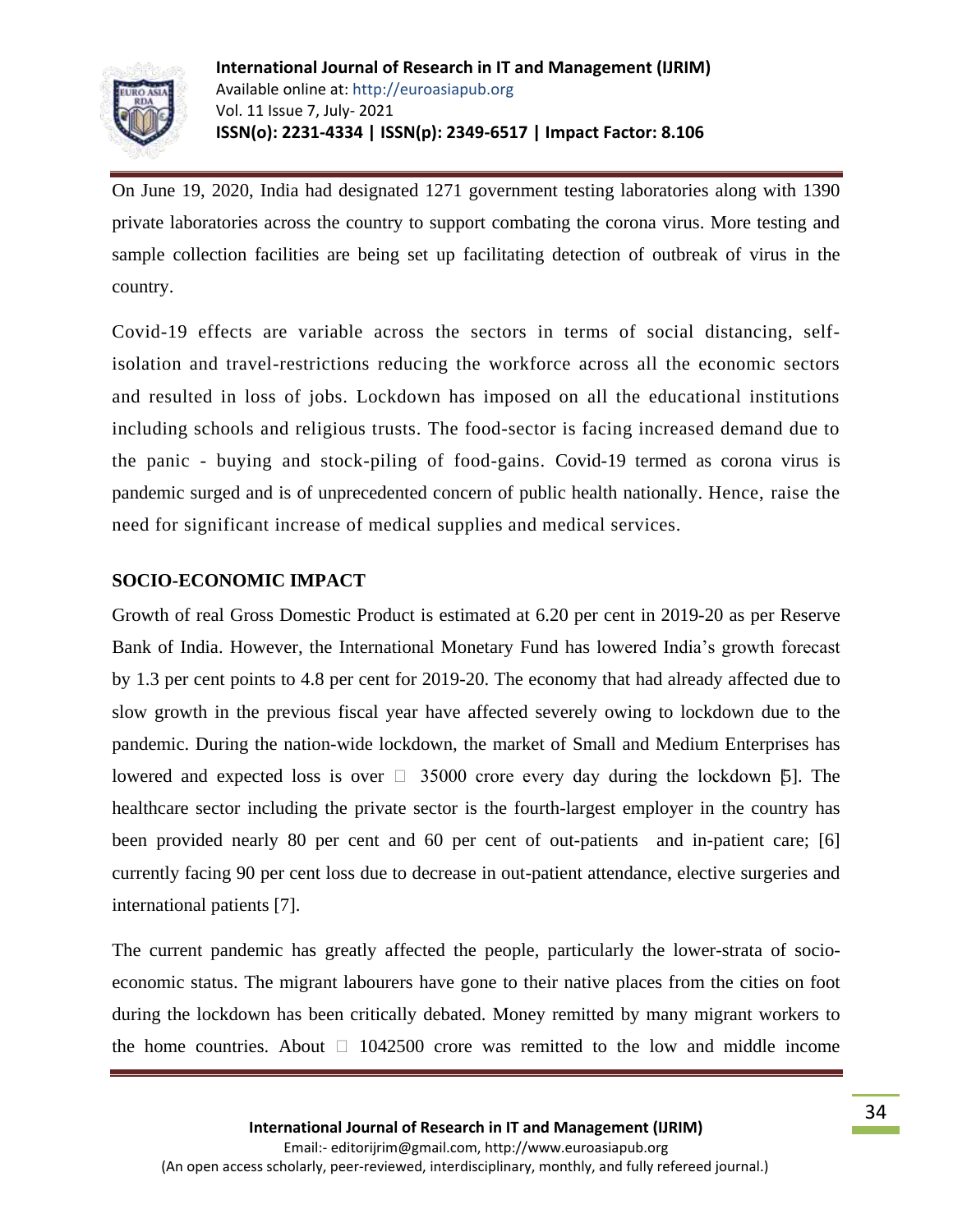

countries in South Asia from the (Gulf) countries in year 2019 [8]. Disruption of Covid-19 caused has had a significant impact on the flow of remittance. Essentially, remittances fell down about 23 per cent in India in 2020 to  $\Box$  480000 crore striking contrast to a growth of 5.5 per cent and receipts of  $\Box$  620000 crore seen in 2019 [9]. In the current pandemic situation, the World Economic Forum has stated that the migrants stuck abroad trying to cope with the exigencies compromising to the adverse on account of taking up low wage jobs, living in poor work conditions, restrictive spending; thus the risk exposure to the infections like the corona virus [10].

The scenario among the Indian internal migrant workers, intra and inter-state, is equally grim. The informal sector migrant workers constituted a total of astounding figure of 139 million; of which the work-force formed about 93 per cent. About 50 per cent of migrant workers stated that they had ration for less than a day when interviewed [11]. Added, the study on the Stranded Workers Action Network showed an 89 per cent of the stranded workers had not been paid wages by their employers during the first 21 days of lockdown and 74 per cent had less than half their daily wages to live on [12]. The economic impact of this pandemic is more severe for India due to (a) the Increase in poverty implies pushing more people below poverty line, (b) the worse of socio-economic inequalities affecting health and nutrition index and (c) the compromise in health-related precautions such as the mask use, social distancing, medical advice seeking in case of cough and fever, etc. Thus, the covid-19 has impact on Social distancing and selfisolation, Travel restrictions, Reduced workforce across all economic sectors, Job loss, Schools closure, Disruption of normal life of children, Decreased demand for commodities and manufactured products, Increased need for medical supplies, Increased demand in food sector, Panic-buying and stockpiling of food products, Domino effect on health, healthcare and nutrition, and disproportionately affect the health and economic impacts of poor people, homeless people, refugees and migrants.

The economic slowdown could aggravate malnutrition. The loss of daily wage earnings or joblessness can make it difficult to buy even the basic food items among the people belonging to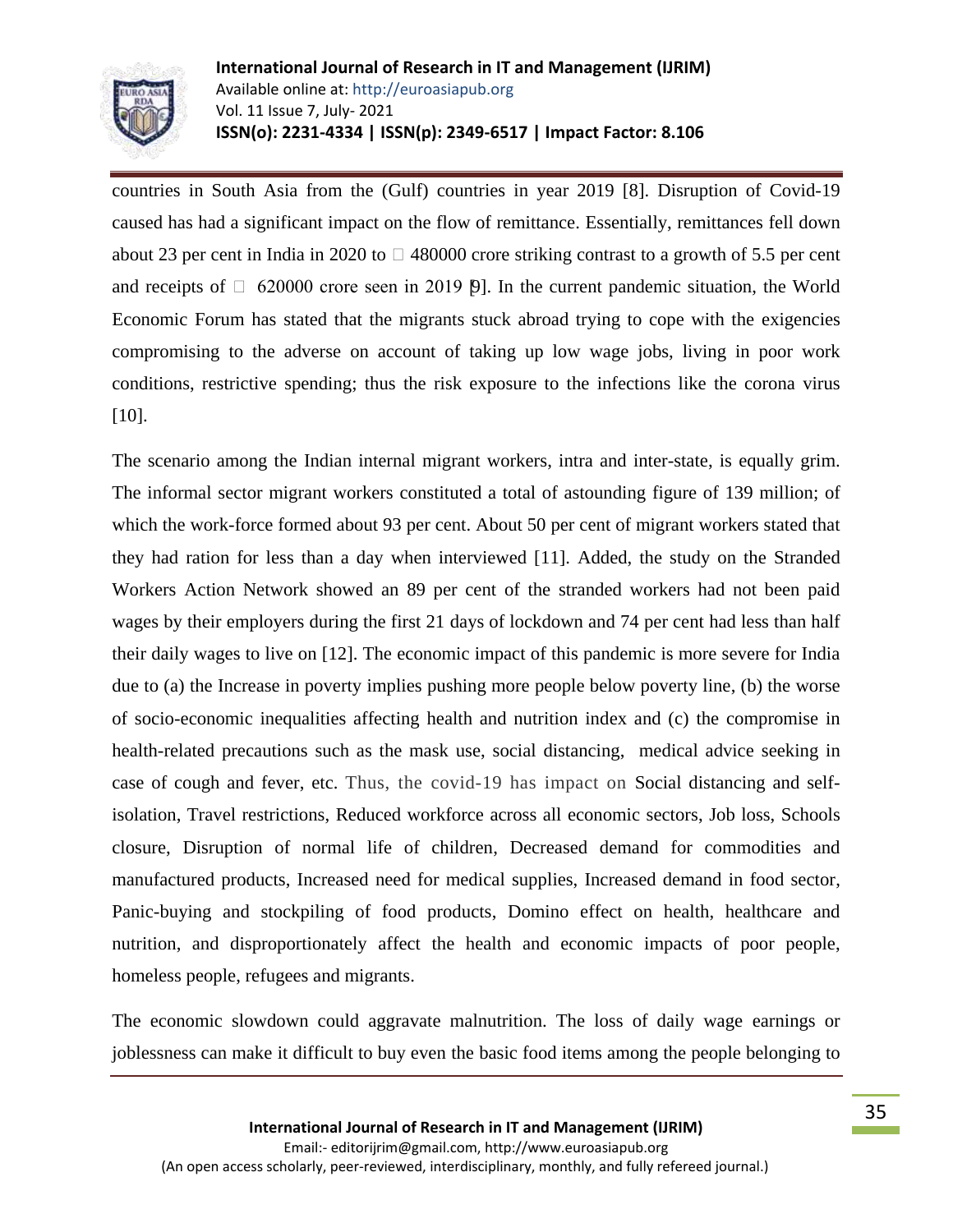

low socio-economic status. Thus, the deleterious effect on the most vulnerable population namely the children and the pregnant women and by negating previous gains of maternal, child health and nutrition-related national programmes. An important upcoming issue is mental health leading to chronic stress, anxiety and depression, alcohol dependence, self-harm and domestic violence have rooted to the lockdown. Overall, there is setback in the progress made by the National Programmes.

Due to the lockdown, the Food Corporation of India recently allotted food-grains of 12.96 lakh metric tonnes has sanctioned and released under the Pradhan Mantri Garib Kalyan Yojana as an initiative to fight against the Covid-19 [13]. The provision of food-safety is a more troubling facet for those people hit hardest by the lockdown. Due to the enormous scale of problem, the Government Schemes remain ineffective and inadequate reasoning to an increasing possibility of malnutrition among the low socio-economic status (SES).

## **HEALTH IMPACT**

On account of Covid-19, morbidity and mortality are largely attributable to co- morbid conditions of the non-communicable diseases such as diabetes, hypertension or cardiovascular disease. In addition, the early-onset of non-communicable diseases is likely to put even the younger individuals at risk for Covid-19 as observed commonly in India.

Covid-19 has a potential cause of disruptions to health and health services in different ways. Ghoshal et al. [14] used a predictive model and projected the duration of lockdown which is directly proportional to the worsening of glycaemia control in patients with diabetic and would increase the diabetic-related complications. Such an increased load of diabetic-related complications certainly put an additional burden on the already overburdened public healthcare system.

#### **CHALLENGES**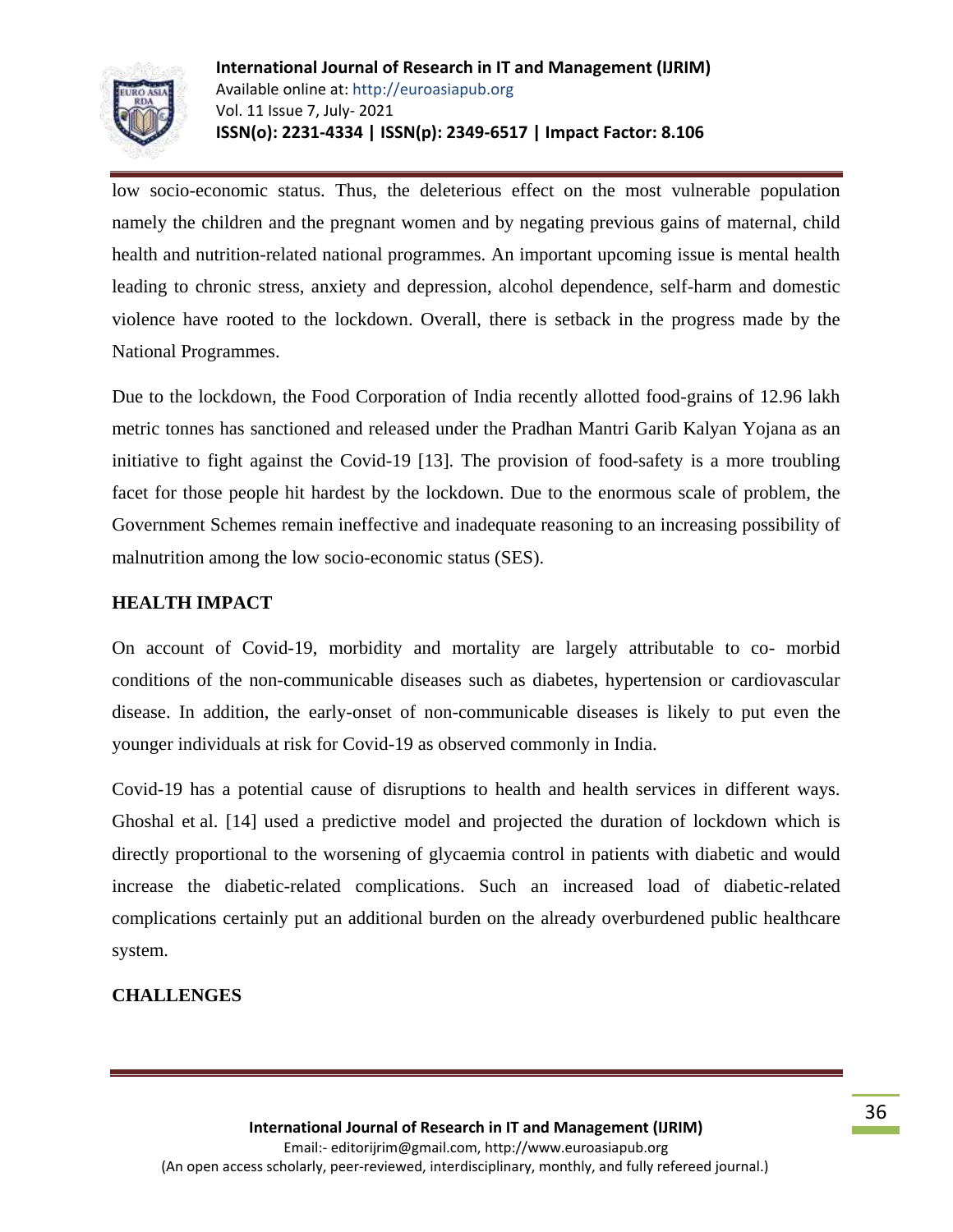

The major long-term challenges of covid-19 are as: India's social-fabric thrives on interdependence in terms emotional and economic, within the families, relatives and friends. The commonly close physical interactions of living in the crowded housing and other places certainly pushed up people and jolt them extremely and deterrent to 'social distancing' as is seen during the pandemic. Observed crowding in religious places, travel of migrants in buses and even while purchasing liquor at the shops. The 'vertical distancing' causes to inequality whereas the 'horizontal distancing' puts in place in the wake of Covid-19. These distancing of vertical and horizontal have worsened the inequalities.

To conclude the pandemic of Covid-19 has necessitated the need for attention on the underserved and marginalised population holistically and prevent the long-lasting adverse health outcomes. As result, population invariably need mitigation and quick changes in health-policy. Finally, the National Health Programmes for communicable and non-communicable diseases must be revitalised and strengthened to the living conditions of people forwarding their socio-economic status with healthy life.

# **REFERENCES**

1[.https://economictimes.indiatimes.com/news/international/](https://economictimes.indiatimes.com/news/international/)

2. [https://unctad.org/en/pages/newsdetails.aspx?OriginalVersionID=2333\)](https://unctad.org/en/pages/newsdetails.aspx?OriginalVersionID=2333).

3. Rodela et al. [2020](https://www.ncbi.nlm.nih.gov/pmc/articles/PMC7838236/#CR8).

4. [www.cmie.com/kommon/bin/sr.php?kall=warticle&dt=2020-04-21% 2010:40:01.](http://www.cmie.com/kommon/bin/sr.php?kall=warticle&dt=2020-04-21%25%202010:40:01)

5. Bureau Covid-19 Lockdown Estimated to Cost India \$4.5 Billion a Day: Acute Ratings. *The Hindu Business Line 2020*

6. MoHFW. National Health Policy 2015,

7. Sharma N.C. Private Hospitals Stare at Losses amid Covid-19 Out-break, Live mint 2020.

8. Guermond V. and Datta K., How Corona Virus Could hit Billions Migrant Workers Send home, World Economic Forum 2020.